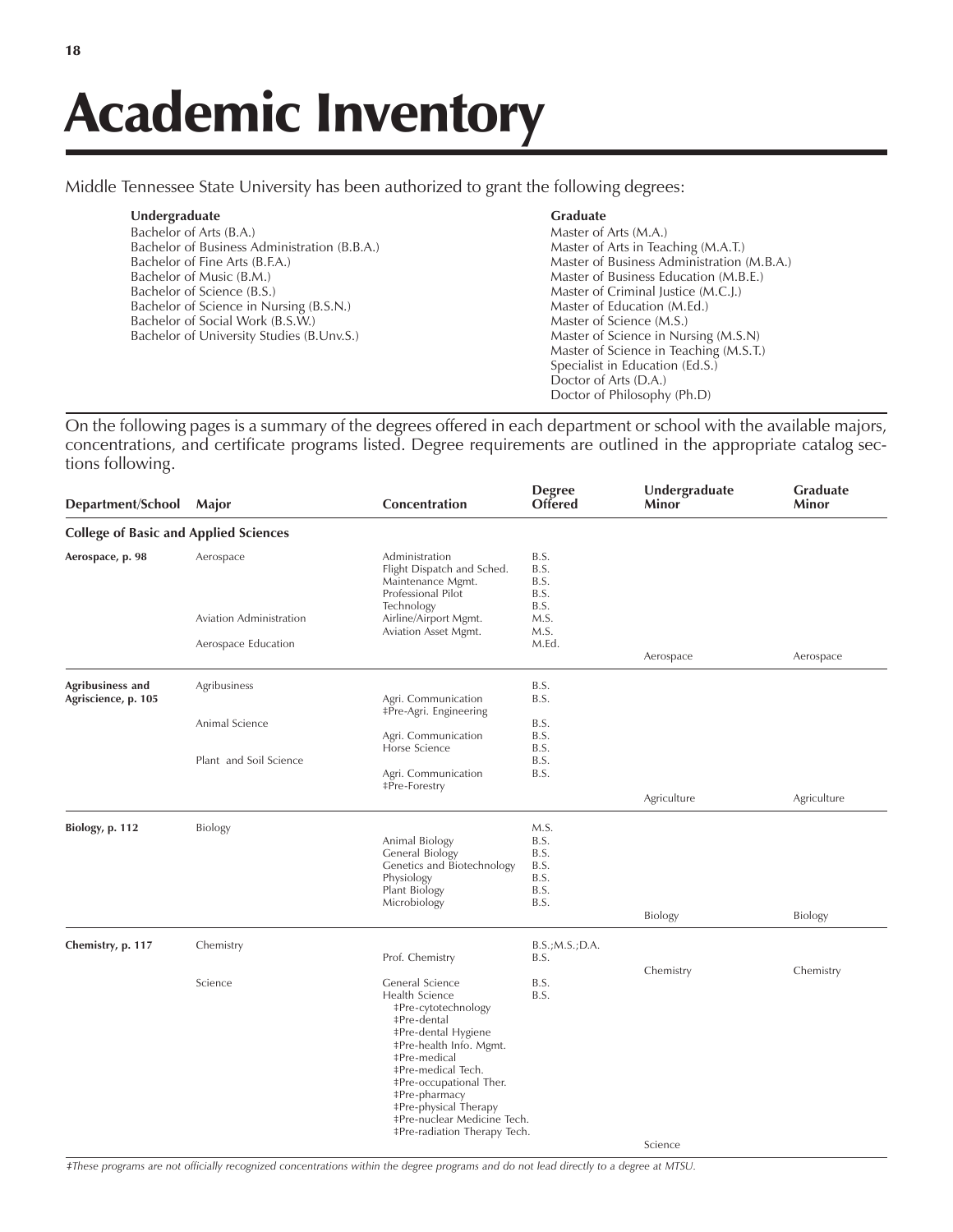| Department/School                                                            | Major                                                         | Concentration                                                                                                                                                    | <b>Degree</b><br><b>Offered</b>                                | Undergraduate<br>Minor                                                             | <b>Graduate</b><br>Minor             |
|------------------------------------------------------------------------------|---------------------------------------------------------------|------------------------------------------------------------------------------------------------------------------------------------------------------------------|----------------------------------------------------------------|------------------------------------------------------------------------------------|--------------------------------------|
| Computer Science,<br>p. 126                                                  | Computer Science                                              | <b>Business Applications</b>                                                                                                                                     | B.S.; M.S.<br>B.S.                                             | Computer Science                                                                   | Computer Science                     |
| Engineering<br><b>Technology</b> and<br><b>Industrial Studies,</b>           | Concrete Industry Management<br><b>Engineering Technology</b> | Computer Eng. Tech.<br>Electro-Mech. Eng. Tech.                                                                                                                  | B.S.<br>B.S.<br>B.S.                                           |                                                                                    |                                      |
| p. 129                                                                       | Environmental Sci. and Technology                             | Mechanical Eng. Tech.<br>Energy Technology<br>Environ. Health and Safety<br>Planning and Site Analysis<br>Water and Waste Mgmt.                                  | B.S.<br>B.S.<br>B.S.<br>B.S.<br>B.S.                           |                                                                                    |                                      |
|                                                                              | Industrial Technology                                         | Construction Mgmt. Tech.<br>Ind. Mgmt. Tech.<br>‡Pre-engineering<br><b>‡Pre-architecture</b>                                                                     | B.S.<br>B.S.                                                   | Env. Sci. Tech.                                                                    |                                      |
|                                                                              |                                                               |                                                                                                                                                                  |                                                                | Construction Mgmt.<br>Electronics<br>Industrial Technology<br>Industrial Education |                                      |
|                                                                              | Eng. Tech. and Ind. Studies                                   | Eng. Technology<br>Ind. Relations<br>Occup. Health and Safety                                                                                                    | M.S.<br>M.S.<br>M.S.                                           |                                                                                    | Industrial Studies<br>Voc. Tech. Ed. |
| Mathematical<br>Sciences, p. 142                                             | Mathematics                                                   | Actuarial Science<br>Applications of Math<br>Math Education<br>Professional Math<br>General Math<br>Industrial Math<br>Research Preparation<br>Middle Grade Math | B.S.<br>B.S.<br>B.S.<br>B.S.<br>M.S.<br>M.S.<br>M.S.<br>M.S.T. |                                                                                    |                                      |
|                                                                              |                                                               | Secondary Math                                                                                                                                                   | M.S.T.                                                         | Mathematics<br>Math for Mng. Soc. and Life Sci.<br>Statistics                      | Mathematics                          |
| Military Science, p. 150                                                     | none                                                          |                                                                                                                                                                  |                                                                | Military Science                                                                   |                                      |
| Nursing, p. 152                                                              | Nursing<br>Critical Care<br>Nursing Informatics               |                                                                                                                                                                  | B.S.N.<br>Grad. Cert.<br>Grad. Cert.                           |                                                                                    |                                      |
| <b>Physics and</b><br>Astronomy, p. 156                                      | Physics                                                       |                                                                                                                                                                  | B.S.                                                           | Physics<br>Electro-Acoustics                                                       | Physics                              |
|                                                                              | University Studies                                            |                                                                                                                                                                  | B.Unv.S.                                                       |                                                                                    |                                      |
| Jennings A. Jones College of Business                                        |                                                               |                                                                                                                                                                  |                                                                |                                                                                    |                                      |
| Accounting, p. 165                                                           | Accounting                                                    |                                                                                                                                                                  | B.B.A.                                                         | Accounting<br><b>Business Law</b>                                                  | Accounting                           |
|                                                                              | Accounting/Information Systems                                | Actg. as primary field                                                                                                                                           | M.S.                                                           | Comb. Actg./Infs.                                                                  |                                      |
| <b>Business Education,</b><br>Marketing Education,<br>and Office Management, | <b>Business Education</b>                                     |                                                                                                                                                                  | B.S.;M.B.E.                                                    | Business Educ.<br>Marketing Educ.                                                  | Business Educ.                       |
| p. 168                                                                       | Office Management                                             |                                                                                                                                                                  | B.B.A.                                                         | Office Mgmt.<br>Business Comm.                                                     |                                      |
|                                                                              | Entrepreneurship                                              |                                                                                                                                                                  | B.B.A.                                                         | Entrepreneurship                                                                   |                                      |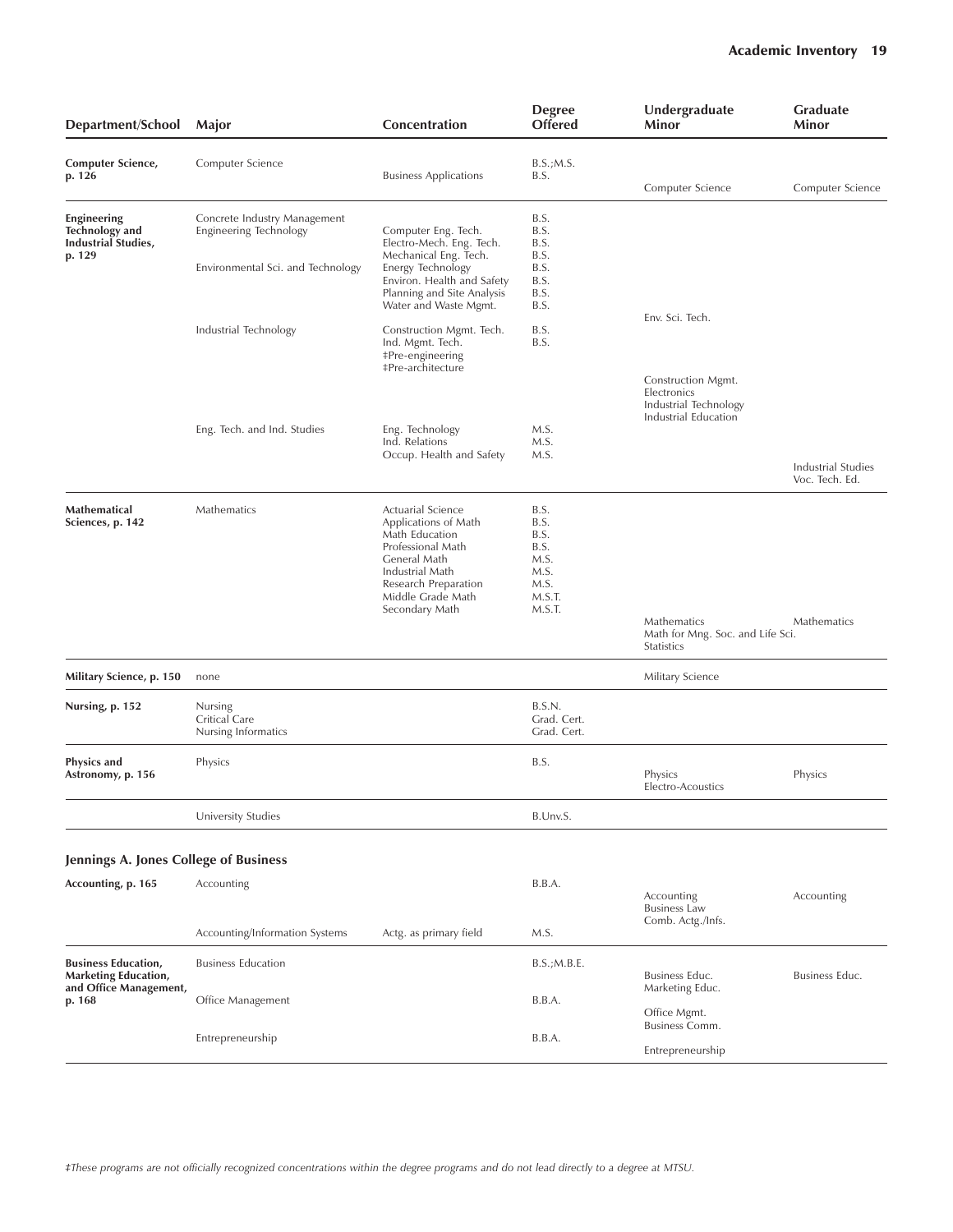| Department/School                                            | Major                                                                         | Concentration                                                                                                                                          | <b>Degree</b><br><b>Offered</b>                                   | Undergraduate<br>Minor                                                     | <b>Graduate</b><br>Minor     |
|--------------------------------------------------------------|-------------------------------------------------------------------------------|--------------------------------------------------------------------------------------------------------------------------------------------------------|-------------------------------------------------------------------|----------------------------------------------------------------------------|------------------------------|
| <b>Computer Information</b><br>Systems, p. 172               | Information Systems                                                           |                                                                                                                                                        | B.B.A.                                                            | Information Sys.                                                           | Information Sys.             |
|                                                              | Accounting/Information Systems                                                | Infs. as primary field                                                                                                                                 | M.S.                                                              | Comb. Actg./Infs.                                                          |                              |
| Economics<br>and Finance, p. 175                             | Economics                                                                     | <b>Labor Relations</b><br>Public Finance<br>Industrial Rel.<br><b>Financial Economics</b>                                                              | B.B.A.; \$B.S.; \$M.A.; Ph.D.<br>B.B.A.<br>B.B.A.<br>M.A.<br>M.A. | Economics<br>Economics/Finance                                             | Economics                    |
|                                                              | Finance                                                                       | Business Fin.<br>Fin. Inst. Mgmt.<br>Insurance<br>Real Estate                                                                                          | B.B.A.<br>B.B.A.<br>B.B.A.<br>B.B.A.                              | Industrial Rel.<br>Finance<br>Insurance<br>Real Estate<br>Real Estate/Ins. |                              |
|                                                              | SLiberal arts degrees administered by the Department of Economics and Finance |                                                                                                                                                        |                                                                   |                                                                            |                              |
| Management<br>and Marketing, p. 181                          | <b>Business Administration</b>                                                |                                                                                                                                                        | B.B.A.; M.B.A.                                                    | Business Admin.<br>Entrepreneurship                                        |                              |
|                                                              | Management                                                                    |                                                                                                                                                        | B.B.A.                                                            | Management                                                                 |                              |
|                                                              | Marketing                                                                     |                                                                                                                                                        | B.B.A.                                                            | Marketing<br>Mgmt./Mkt.                                                    |                              |
|                                                              | <b>College of Education and Behavioral Science</b>                            |                                                                                                                                                        |                                                                   |                                                                            |                              |
| Criminal Justice, p. 191                                     |                                                                               | Law Enforcement                                                                                                                                        | B.S.                                                              | Crim. Just. Admin.                                                         | Crim. Just. Admin.           |
| <b>Educational</b><br>Leadership, p. 193                     | Administration and Supervision<br>Curriculum and Instruction                  | Library Science<br>English as a Second Lang.                                                                                                           | M.Ed.; Ed.S.<br>M.Ed.<br>M.Ed.;Ed.S.<br>M.Ed.                     | Second. Education<br>Education (Non-Teach.)                                | Library Science<br>Education |
| <b>Elementary and</b><br><b>Special Education,</b><br>p. 195 | Interdisciplinary Studies                                                     | <b>‡Grades K-6</b><br>‡Grades 5-8                                                                                                                      | B.S.                                                              |                                                                            |                              |
|                                                              | Special Education                                                             | #Mildly/Mod. Disabled<br>#Sev./Profoundly Disabled<br>Mildly/Mod. Dis. Stu.<br>Preschool Dis. Stu.<br>Sev./Profoundly Dis. Stu.<br>Vision Disabilities | B.S.<br>M.Ed.<br>M.Ed.<br>M.Ed.<br>M.Ed.                          | Special Educ.                                                              | Special Educ.                |
|                                                              | Reading                                                                       |                                                                                                                                                        | M.Ed.                                                             |                                                                            |                              |
|                                                              | Curriculum and Instruction                                                    | Early Childhood<br>Elementary School Educ.<br>Middle School Educ.                                                                                      | M.Ed.<br>M.Ed.;Ed.S.<br>M.Ed.                                     |                                                                            | Reading                      |
|                                                              | <b>Dyslexic Studies</b>                                                       |                                                                                                                                                        | Grad. Cert.                                                       |                                                                            | Curric. and Inst.            |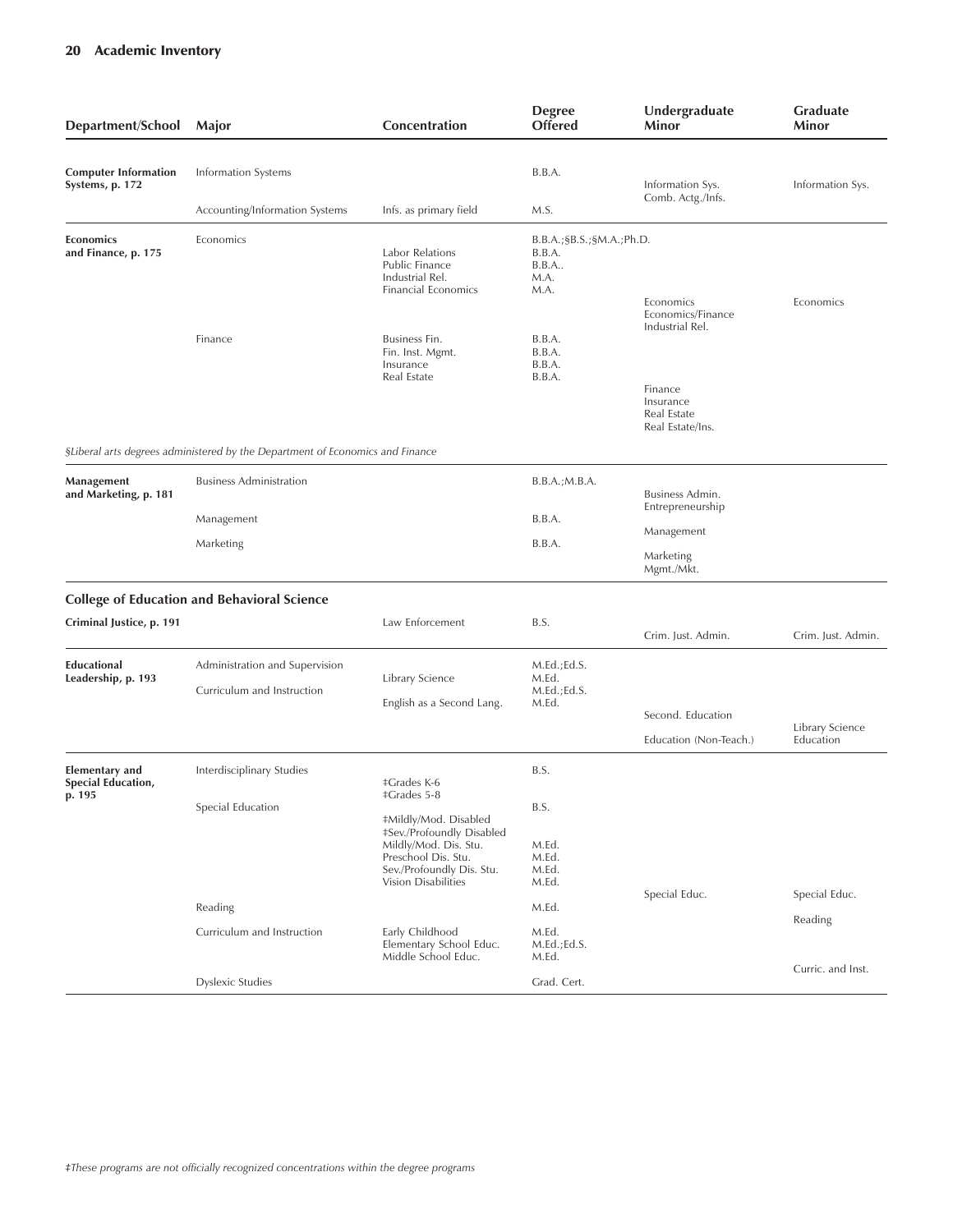| Department/School               | Major                                                   | Concentration                                         | <b>Degree</b><br><b>Offered</b> | Undergraduate<br>Minor                          | <b>Graduate</b><br>Minor |
|---------------------------------|---------------------------------------------------------|-------------------------------------------------------|---------------------------------|-------------------------------------------------|--------------------------|
|                                 |                                                         |                                                       |                                 |                                                 |                          |
| Health, Physical                | Athletic Training                                       |                                                       | B.S.                            |                                                 |                          |
| Education,<br><b>Recreation</b> | Health Education                                        | Hlth. Sci. and Tech.                                  | B.S.                            | Ath. Trn./Sports Med.                           |                          |
| and Safety,                     |                                                         | Hlth. Educ. and Lifetime Well. B.S.                   |                                 |                                                 |                          |
| p. 199                          |                                                         | Community and Public Health B.S.                      |                                 | Health                                          | Health                   |
|                                 |                                                         |                                                       |                                 | Hlth. and Phy. Educ.                            |                          |
|                                 | Physical Education                                      | Wellness and Exer. Science                            | B.S.<br>B.S.                    |                                                 |                          |
|                                 |                                                         |                                                       |                                 | Physical Ed.                                    | Physical Ed.             |
|                                 | Recreation and Leisure Services                         | Outdoor Recreation                                    | B.S.                            | Athletic Coaching                               |                          |
|                                 |                                                         | Recreation Administration                             | B.S.                            |                                                 |                          |
|                                 |                                                         | Recreational Therapy                                  | B.S.                            | Recreation                                      | Recreation               |
|                                 |                                                         |                                                       |                                 | Driv. and Tr. Sfty. Ed.                         |                          |
|                                 | Exer. Sci. and Hlth. Promotion<br>Hlth., Phy. Ed., Rec. |                                                       | M.S.                            |                                                 |                          |
|                                 |                                                         | Health                                                | M.S.                            |                                                 |                          |
|                                 |                                                         | Physical Education<br>Recreation                      | M.S.<br>M.S.                    |                                                 |                          |
|                                 |                                                         | Sport Management                                      | M.S.                            |                                                 |                          |
|                                 | Human Performance                                       |                                                       | Ph.D.                           |                                                 | Safety                   |
|                                 |                                                         |                                                       |                                 |                                                 |                          |
| Human Sciences,                 | Early Childhood Education                               |                                                       | B.S.                            |                                                 |                          |
| p. 210                          | Fam. and Con. Studies                                   | Fam. and Con. Sci. Educ.<br>Child Dev. and Fam. Stud. | B.S.<br>B.S.                    |                                                 |                          |
|                                 | Interior Design                                         |                                                       | B.S.                            |                                                 |                          |
|                                 | Nutrition and Food Science                              | <b>Dietetics</b>                                      | B.S.                            | Nutrition and Food Science                      |                          |
|                                 | Textiles, Merchandising, and Design                     | Apparel Design<br>Fashion Merch.                      | B.S.<br>B.S.                    |                                                 |                          |
|                                 |                                                         |                                                       |                                 | Tex., Merch., and Design                        |                          |
|                                 | Human Sciences                                          | Child Dev. and Fam. Stud.<br>Nutr. and Food Science   | M.S.<br>M.S.                    |                                                 |                          |
|                                 |                                                         |                                                       |                                 | Human Sciences                                  | Human Sciences           |
| Psychology, p. 218              | Psychology                                              |                                                       | B.S.                            |                                                 |                          |
|                                 |                                                         | Pre-graduate School                                   | B.S.                            |                                                 |                          |
|                                 |                                                         |                                                       |                                 | Mental Health Services<br>Life Span Development |                          |
|                                 |                                                         |                                                       |                                 | Behavioral Research**                           |                          |
|                                 |                                                         | Clinical<br>Experimental                              | M.A.<br>M.A.                    |                                                 |                          |
|                                 |                                                         | Indus./Organizational                                 | M.A.                            |                                                 |                          |
|                                 |                                                         | Pre-Spec. Ed.-Sch. Psy.<br>Quantitative               | M.A.<br>M.A.                    |                                                 |                          |
|                                 |                                                         |                                                       |                                 | Psychology                                      | Psychology               |
|                                 | Indus./Organizational                                   |                                                       | B.S.                            | Indus./Organizational                           |                          |
|                                 | <b>School Counseling</b>                                |                                                       | M.Ed.                           |                                                 |                          |
|                                 | Curriculum and Instruction                              | School Psychology                                     | Ed.S.                           |                                                 |                          |
| <b>College of Liberal Arts</b>  |                                                         |                                                       |                                 |                                                 |                          |
| Art, p. 226                     |                                                         |                                                       |                                 |                                                 |                          |
|                                 | Art                                                     | Graphic Design<br>Studio                              | B.F.A.<br>B.F.A.                |                                                 |                          |
|                                 | Art History*                                            | Modern and Contem. Art                                | B.A.                            |                                                 |                          |
|                                 |                                                         | Medieval and Renaissance<br>Non-Western: pre-Colum,   | B.A.                            |                                                 |                          |
|                                 |                                                         | Lat. Am., African, Afr. Am.                           | B.A.                            |                                                 |                          |
|                                 |                                                         |                                                       |                                 | Art<br>Art History                              | Art                      |
|                                 | Art Education                                           |                                                       | B.S.; Grad. Cert.               |                                                 |                          |
|                                 |                                                         |                                                       |                                 | Art Education                                   |                          |
| English, p. 232                 | English                                                 |                                                       | B.A.; M.A.; Ph.D.               |                                                 |                          |
|                                 |                                                         | Sec. English Teacher Lic.                             | B.A.                            | English                                         | English                  |
|                                 |                                                         |                                                       |                                 | Film Studies**                                  |                          |
|                                 |                                                         |                                                       |                                 | Great Books**<br>Writing**                      |                          |
|                                 |                                                         |                                                       |                                 |                                                 |                          |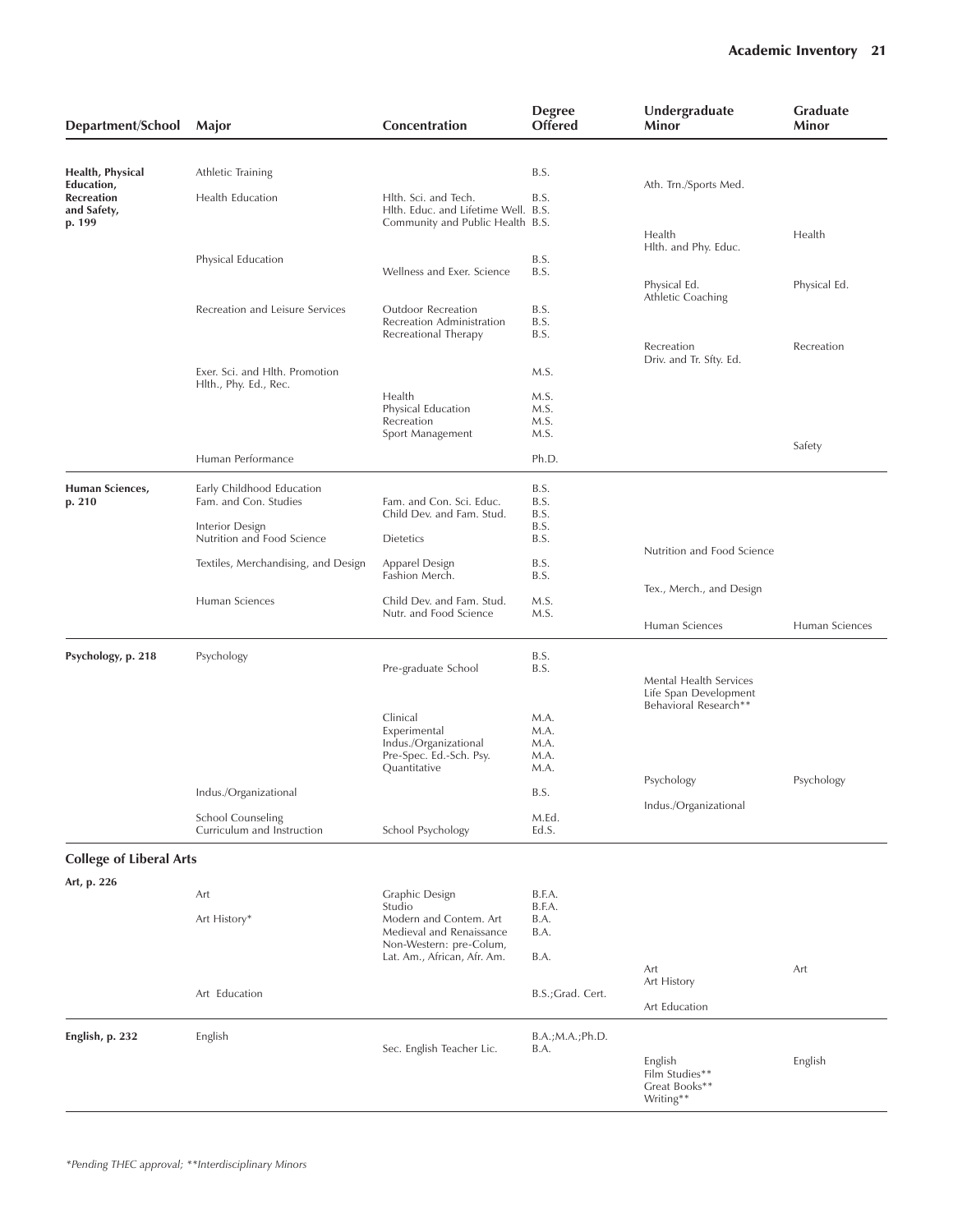| Department/School                            | Major                                                                   | Concentration                                                                                                                        | <b>Degree</b><br><b>Offered</b>                              | Undergraduate<br>Minor                                                                                                                                                    | Graduate<br>Minor  |
|----------------------------------------------|-------------------------------------------------------------------------|--------------------------------------------------------------------------------------------------------------------------------------|--------------------------------------------------------------|---------------------------------------------------------------------------------------------------------------------------------------------------------------------------|--------------------|
| <b>Foreign Languages</b><br>and Literatures, | Foreign Languages                                                       | French                                                                                                                               | B.A.; B.S.; M.A.T.                                           | French                                                                                                                                                                    |                    |
| p. 237                                       |                                                                         | German                                                                                                                               | B.A.; B.S.; M.A.T.                                           | German                                                                                                                                                                    |                    |
|                                              |                                                                         | Spanish                                                                                                                              | B.A.; B.S.; M.A.T.                                           | Spanish<br>Classical Studies**<br>Early Mod. Eur. Studies**<br>Latin Am. Studies**<br>Linguistic Studies**<br>Russian Studies**                                           | Foreign Languages  |
| Geosciences, p. 243                          | Geoscience                                                              |                                                                                                                                      | Grad. Cert.                                                  |                                                                                                                                                                           |                    |
|                                              |                                                                         | Geography                                                                                                                            | B.S.                                                         | Geography                                                                                                                                                                 | Geography          |
|                                              |                                                                         | Geology                                                                                                                              | B.S.                                                         | Geology/Earth Science<br>Remote Sensing                                                                                                                                   | Earth Sci./Geology |
| History, p. 249                              | History                                                                 |                                                                                                                                      | B.A.; M.A.; §D.A.                                            | History<br>American Culture**<br>Environment and Human Society**<br>Media, History, and Culture**<br>Medieval Studies**<br>Southern Studies**<br>Twen. Cent. Eur. Stud.** | History            |
|                                              | §D.A. is being phased out to coincide with 2005 implementation of Ph.D. | Public History<br>Hist. Preservation                                                                                                 | M.A.<br>§D.A.                                                |                                                                                                                                                                           |                    |
| <b>Music, p. 254</b>                         | Music                                                                   | Inst. Music Educ.<br>Inst. Perform.<br>Jazz Studies<br>Music Industry<br>Theory-Comp.<br>Vocal/General Music Educ.<br>Voice Perform. | M.A.<br>B.M.<br>B.M.<br>B.M.<br>B.M.<br>B.M.<br>B.M.<br>B.M. |                                                                                                                                                                           |                    |
|                                              |                                                                         |                                                                                                                                      |                                                              | American Music Studies<br>Music<br>Music Industry                                                                                                                         | Music              |
| Philosophy, p. 267                           | Philosophy                                                              |                                                                                                                                      | B.A.                                                         | Philosophy<br>Religious Studies                                                                                                                                           |                    |
| Political Science, p. 269 Political Science  |                                                                         | Pre-law<br>Public Admin.                                                                                                             | B.A.; B.S.<br>B.A.; B.S.<br>B.A.; B.S.                       | Political Science                                                                                                                                                         | Political Science  |
|                                              | <b>International Relations</b>                                          |                                                                                                                                      | B.S.                                                         | Public Administration<br>International Rel.<br>Paralegal Studies**<br>Russian Studies**<br>Urban Studies**<br>Urban Planning                                              |                    |
| Social Work, p. 274                          | Social Work                                                             |                                                                                                                                      | B.S.W.                                                       | Social Welfare<br>Health Care Services**                                                                                                                                  |                    |
| Sociology and<br>Anthropology,<br>p. 277     | Sociology                                                               | Sociology                                                                                                                            | B.S.; M.A.<br>B.A.                                           | Criminology<br>Sociology                                                                                                                                                  | Sociology          |
|                                              | Anthropology                                                            | Anthropology                                                                                                                         | B.A.<br>B.S.                                                 | Family Studies<br>Anthropology<br>Archaeology**<br>Asian Studies**<br>Native American Studies**                                                                           | Gerontology        |